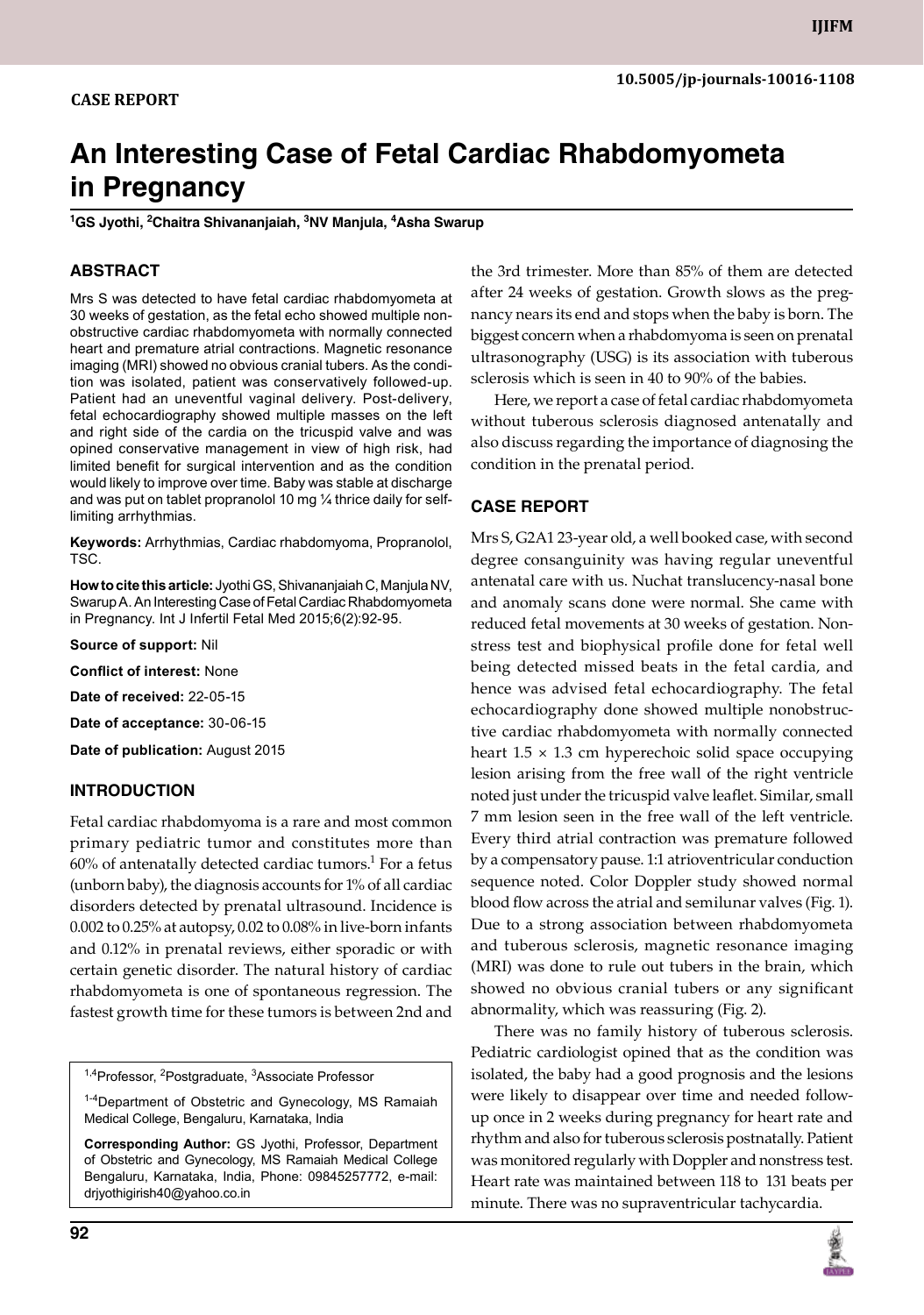## *An Interesting Case of Fetal Cardiac Rhabdomyometa in Pregnancy*

Patient delivered vaginally a healthy baby with good apgar scores at term and was shifted to neonatal intensive care unit (ICU) in view of atrial ectopics. As the saturation of the baby was falling, was put on antiarrhythmic drugs, after which the saturation picked-up to 80%. Echocardiography done post-delivery showed multiple rhabdomyometa, moderate secondum atrial septal defect, right to left atrial ectopics seen with good biventricular function. Multiple soft tissue masses in right and left ventricle, predominately intramural, one large 22 mm close to the tricuspid valve partially obstructing the tricuspid valve inflow with no gradient, moderate tricuspid regurgitation and moderate to severe atrial regurgitation seen. Ultrasonogram abdomen and neurosonogram of the baby done was normal. Baby having

rhabdomyoma of the tricuspid valve with increased right atrial pressure, with right to left flow and was advised conservative management. The baby was put on tablet propranolol 10 mg ¼ tablet thrice daily for self-limiting arrhythmias (Fig. 3).

On day 7 of life, ECG was normal with sinus rhythm. Echocardiography showed ectopics, right sided mass on tricuspid valve, moderate tricuspid regurgitation, moderate secondum atrial septal defect with right to left flow and good biventricular function. Some amount of desaturation and tachyarrhythmia expected from cyanotic heart disease but surgical intervention had high risk and limited benefit. The location of the lesion on the cardiac valve was also crucial for surgical intervention and it was expected that the lesion would regress in early infancy.



Fig. 1: Fetal echo showing multiple cardiac rhabdomyometa

*International Journal of Infertility and Fetal Medicine, May-August 2015;6(2):92-95* **93**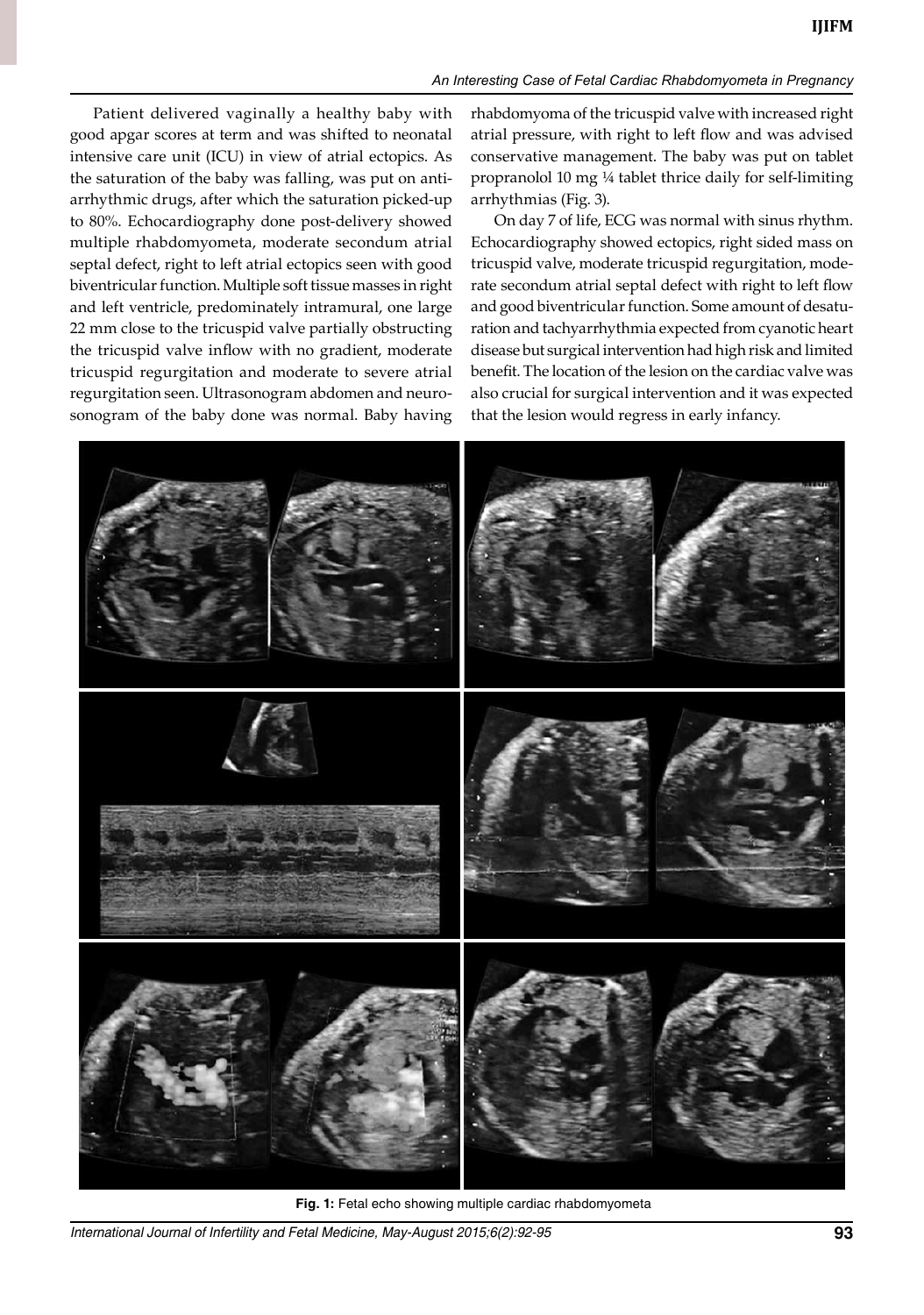

**Fig. 2:** Magnetic resonance imaging of the infant, with no features of tubes



**Fig. 3:** Electrocardiogram showing atrial fibrillation (irregular RR interval)

The baby was discharged on tablet propranolol 10 mg ¼ thrice daily and was monitored every week for 2 months and following that every month for 6 months. The baby was continued on tablet propranolol 2.5 mg thrice daily which was changed to twice daily after 6 months of birth. It had appropriate milestones and came for regular follow-up until 6 months and was stable maintaining a saturation of around 80 to 90%. Later on baby was lost for follow-up. At 11 months of age, baby had an episode of convulsion and was admitted to neonatal ICU of our hospital and detected to have an infarct of the right anterior cerebrum. Baby died after 3 days of admission and was on ventilator when it expired.

# **DISCUSSION**

Cardiac rhabdomyometa are the most common cardiac tumors diagnosed *in utero*. Fetal cardiac tumors constitute one to two per 10,000 births. Around 90% of these are benign, out of which 60 to 80% are rhabdomyomas while others being fibromas, teratomas, vascular tumors and very rarely myxomas.<sup>2</sup> They represent the earliest detectable hamartoma in tuberous sclerosis where they have been diagnosed in fetal life as early as 22 weeks of gestation. As they may be the only manifestation of tuberous sclerosis at this stage, probability that other features of the disease will develop with time is important for genetic counseling and patient management.<sup>3</sup> The prenatal diagnosis of cardiac rhabdomyometa most often

occurs after referral for the finding of a cardiac tumor or fetal dysrhythmia on routine obstetrical ultrasound assessment without other obvious features of tuberous sclerosis at the time of diagnosis, as also seen in our case. Knowledge of the outcome of affected fetuses and the true incidence of tuberous sclerosis in fetal cardiac rhabdomyoma is critical for accurate prenatal counseling and planning of prenatal treatment.<sup>4</sup> When fetal cardiac rhabdomyometa is diagnosed, careful evaluation of other fetal structures including the brain and renal parenchyma should be performed to search for signs of tuberous sclerosis.<sup>5</sup> The commonest complication associated with rhabdomyoma of the heart is conduction defect and obstruction.<sup>6</sup>

Tuberous sclerosis is an autosomal dominant disorder affecting approximately one in 6,000 to 8,000 individuals worldwide. Sporadic mutation constitute 50%. Genetic disorder associated is tuberous sclerosis. Tuberous sclerosis is a hamartoma syndrome due to mutation in TSC1 or TSC2 in which cardiac rhabdomyometa are seen in approximately 60% of patients. The disease is characterized by the development of benign hamartomas in a number of organ systems and often has a prominent neurologic component due to the occurrence of CNS hamartomas that lead to epilepsy and developmental disorders.2 Frequently cardiac, renal, and lung lesions are asymptomatic and discovered at necropsy. There are also skin manifestations of the disease in the form of shagreen patches or adenoma sebaceum. In rare cases, it is associated with tetralogy of Fallot (TOF), Ebstein abnormality, hypoplastic left heart syndrome, Down's syndrome and basal cell nevus syndrome.<sup>7</sup> Detection of cardiac rhabdomyoma in the fetal period is important as they can lead to sudden death in some while they can regress spontaneously in the others. Cardiac rhabdomyometa are typically asymptomatic and are therefore, usually not operated upon unless they are obstructive, cause heart failure or are complicated with severe intractable arrhythmias. Also, they may be difficult to remove completely as they are often located deep in the myometrium, $^8$  as was in our case. Serial observations have demonstrated that the majority of these lesions become less prominent over time, with some disappearing altogether as assessed by ultrasound. So, surgical resection is performed only when they cause life threatening complications.<sup>7</sup>

When symptoms are present, they are generally related to the size of the tumors and their location. So, asymptomatic tumors are simply monitored by echocardiography and holter recording, in addition to usual clinical examination.<sup>8</sup> Two-dimensional echocardiography offers a simple noninvasive method, which shows cardiac tumors very well and is the most useful diagnostic test